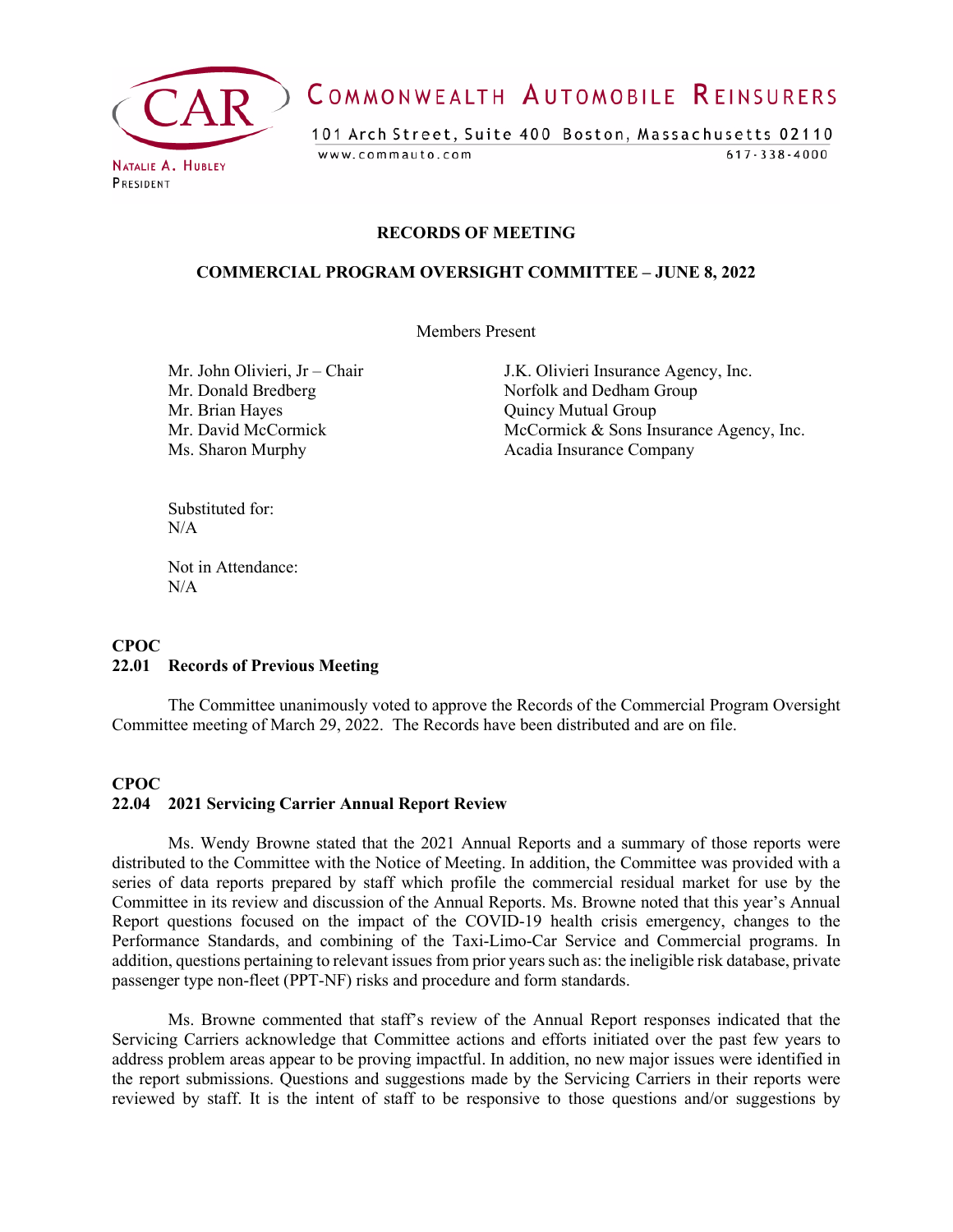addressing them directly with the Servicing Carrier involved, resolving them internally at CAR, or referring them to the appropriate committees for consideration.

The Committee agreed with the approach proposed by staff. Additionally, members were encouraged by the comments provided by each of the Servicing Carriers with respect to the actions initiated over the past few years to address problem areas, producing positive results and contributing to the success of the program.

> RICHARD DALTON Residual Market Liaison

Boston, Massachusetts June 8, 2022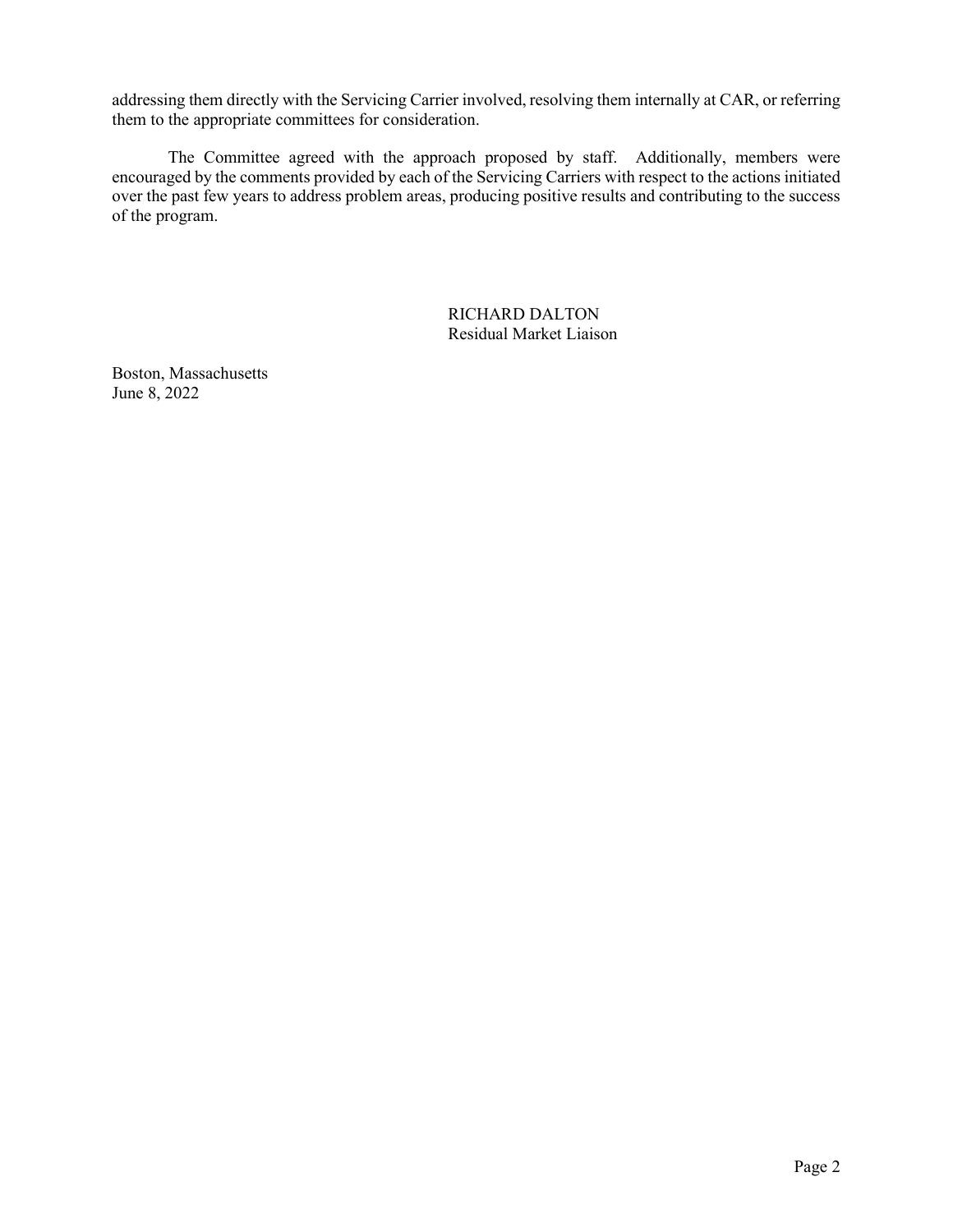## **ATTACHMENT LISTING**

Docket #CPOC22.02, Exhibit #2 Attendance Listing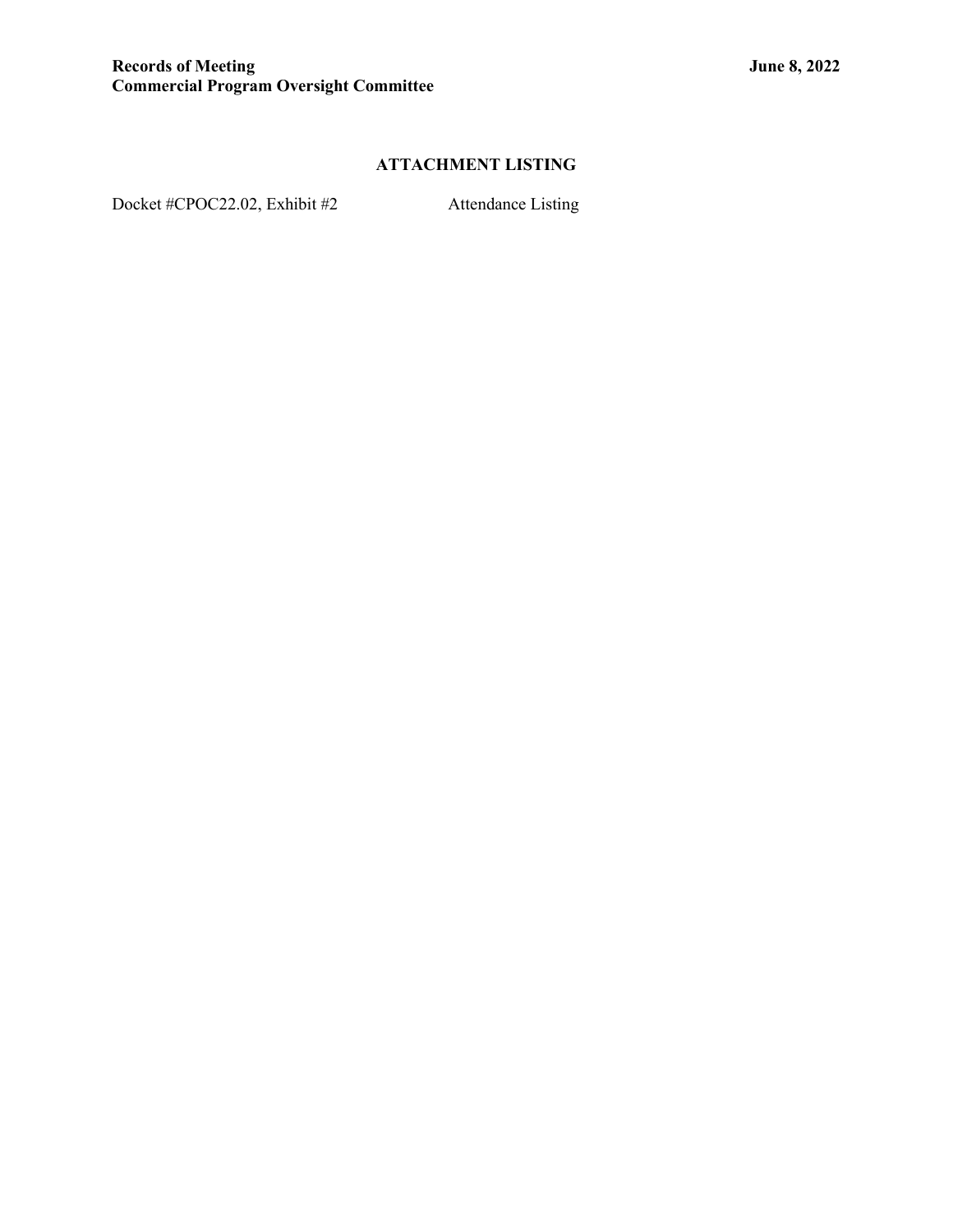### **COMMERCIAL PROGRAM OVERSIGHT COMMITTEE MEETING MEETING ATTENDEES JUNE 8, 2022**

| Individual's Name<br>Company / Agency<br><b>PLEASE PRINT</b> |                                         |
|--------------------------------------------------------------|-----------------------------------------|
| John Olivieri, Jr.                                           | J.K. Olivieri Insurance Agency, Inc.    |
| Donald Bredberg                                              | Norfolk and Dedham Group                |
| <b>Brian Hayes</b>                                           | Quincy Mutual Group                     |
| David McCormick                                              | McCormick & Sons Insurance Agency, Inc. |
| Sharon Murphy                                                | Acadia Insurance Company                |
| William Hughes                                               | Arbella Insurance Group                 |
| John Elstermeyer                                             | Arbella Insurance Group                 |
| Greg Oxford                                                  | Arbella Insurance Group                 |
| John Magadieu                                                | Arbella Insurance Group                 |
| Linda Zarella                                                | Arbella Insurance Group                 |
| Sarah Clemens                                                | MAPFRE U.S.A. Corporation               |
| <b>Barry Tagen</b>                                           | Pilgrim Insurance Company               |
| Michael Brady                                                | Pilgrim Insurance Company               |
| Mary McConnell                                               | Safety Insurance Company                |
| Mary Ellen Thompson                                          | Division of Insurance                   |
| Benjamin Hincks                                              | TSH & D - CAR Counsel                   |
| <b>Steven Torres</b>                                         | TSH & D - CAR Counsel                   |
| Mark Alves                                                   | <b>CAR</b> Staff                        |
| Wendy Browne                                                 | <b>CAR</b> Staff                        |
| Richard Dalton                                               | <b>CAR</b> Staff                        |
| <b>Timothy Galligan</b>                                      | <b>CAR</b> Staff                        |
| Natalie Hubley                                               | <b>CAR</b> Staff                        |
| Cheryl Kopas                                                 | <b>CAR</b> Staff                        |